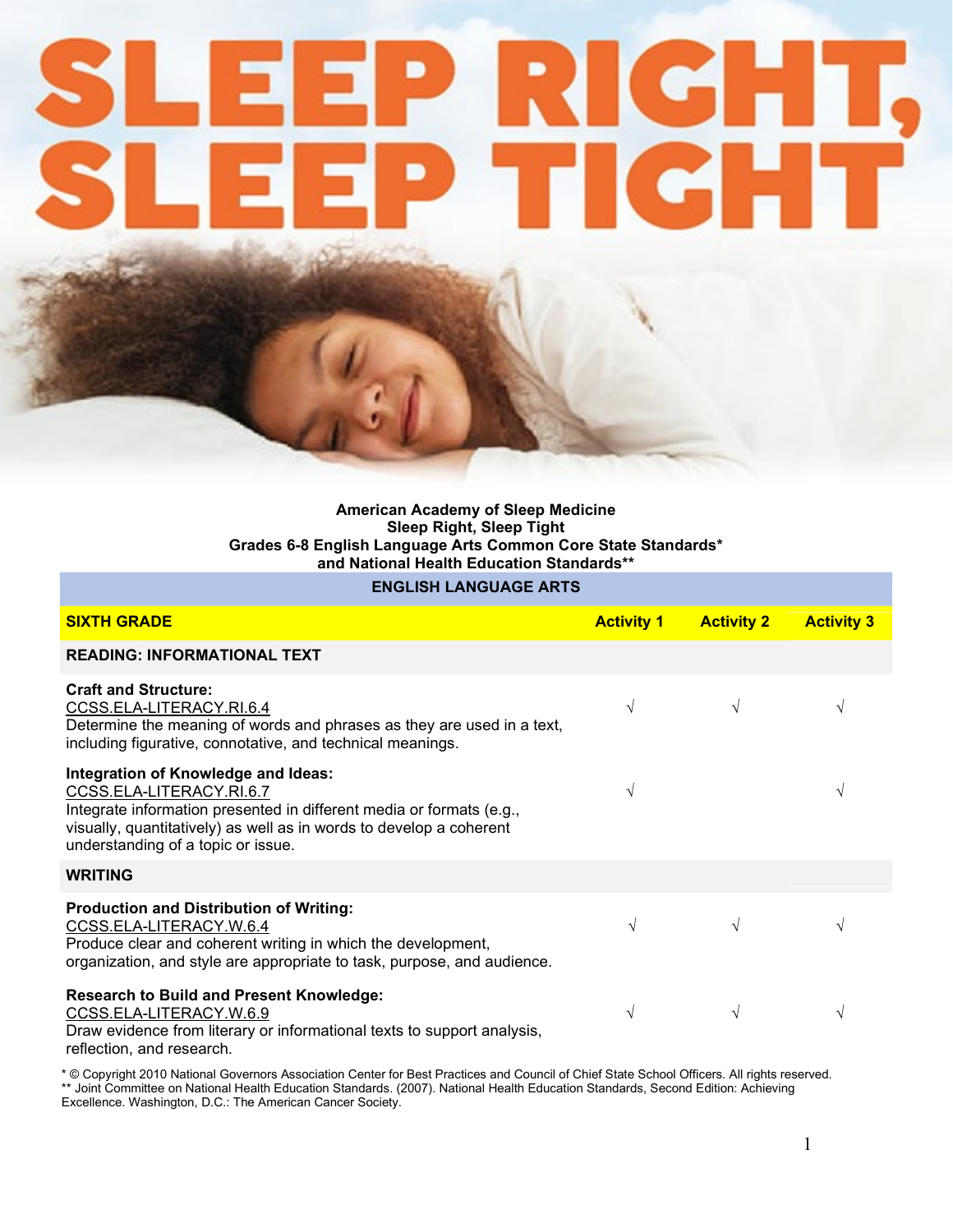| <b>SPEAKING AND LISTENING (Grade 6 continued)</b>                                                                                                                                                                                                                                                       |               |  |
|---------------------------------------------------------------------------------------------------------------------------------------------------------------------------------------------------------------------------------------------------------------------------------------------------------|---------------|--|
| <b>Comprehension and Collaboration:</b><br>CCSS.ELA-LITERACY.SL.6.1<br>Engage effectively in a range of collaborative discussions (one-on-one, in<br>groups, and teacher-led) with diverse partners on grade 6 topics, texts<br>and issues, building on others' ideas and expressing their own clearly. |               |  |
| <b>LANGUAGE</b>                                                                                                                                                                                                                                                                                         |               |  |
| <b>Conventions of Standard English:</b><br>CCSS.ELA-LITERACY.L.6.1<br>Demonstrate command of the conventions of standard English grammar                                                                                                                                                                |               |  |
| and usage when writing or speaking.<br>CCSS.ELA-LITERACY.L.6.2<br>Demonstrate command of the conventions of standard English<br>capitalization, punctuation, and spelling when writing.                                                                                                                 | $\mathcal{N}$ |  |

| <b>SEVENTH GRADE</b>                                                                                                                                                                                                                                                                                    | <b>Activity 1</b> | <b>Activity 2</b> | <b>Activity 3</b> |
|---------------------------------------------------------------------------------------------------------------------------------------------------------------------------------------------------------------------------------------------------------------------------------------------------------|-------------------|-------------------|-------------------|
| <b>READING: INFORMATIONAL TEXT</b>                                                                                                                                                                                                                                                                      |                   |                   |                   |
| <b>Craft and Structure:</b><br>CCSS.ELA-LITERACY.RI.7.4<br>Determine the meaning of words and phrases as they are used in a text,<br>including figurative, connotative, and technical meanings; analyze the<br>impact of a specific word choice on meaning and tone.                                    | V                 | $\sqrt{ }$        | V                 |
| <b>WRITING</b>                                                                                                                                                                                                                                                                                          |                   |                   |                   |
| <b>Production and Distribution of Writing:</b><br>CCSS.ELA-LITERACY.W.7.4<br>Produce clear and coherent writing in which the development,<br>organization, and style are appropriate to task, purpose, and audience.                                                                                    | $\sqrt{ }$        | $\sqrt{ }$        | V                 |
| <b>Research to Build and Present Knowledge:</b><br>CCSS.ELA-LITERACY.W.7.9<br>Draw evidence from literary or informational texts to support analysis,<br>reflection, and research.                                                                                                                      | V                 | $\sqrt{}$         | $\sqrt{}$         |
| <b>SPEAKING AND LISTENING</b>                                                                                                                                                                                                                                                                           |                   |                   |                   |
| <b>Comprehension and Collaboration:</b><br>CCSS.ELA-LITERACY.SL.7.1<br>Engage effectively in a range of collaborative discussions (one-on-one, in<br>groups, and teacher-led) with diverse partners on grade 7 topics, texts<br>and issues, building on others' ideas and expressing their own clearly. | $\sqrt{ }$        | $\sqrt{ }$        | V                 |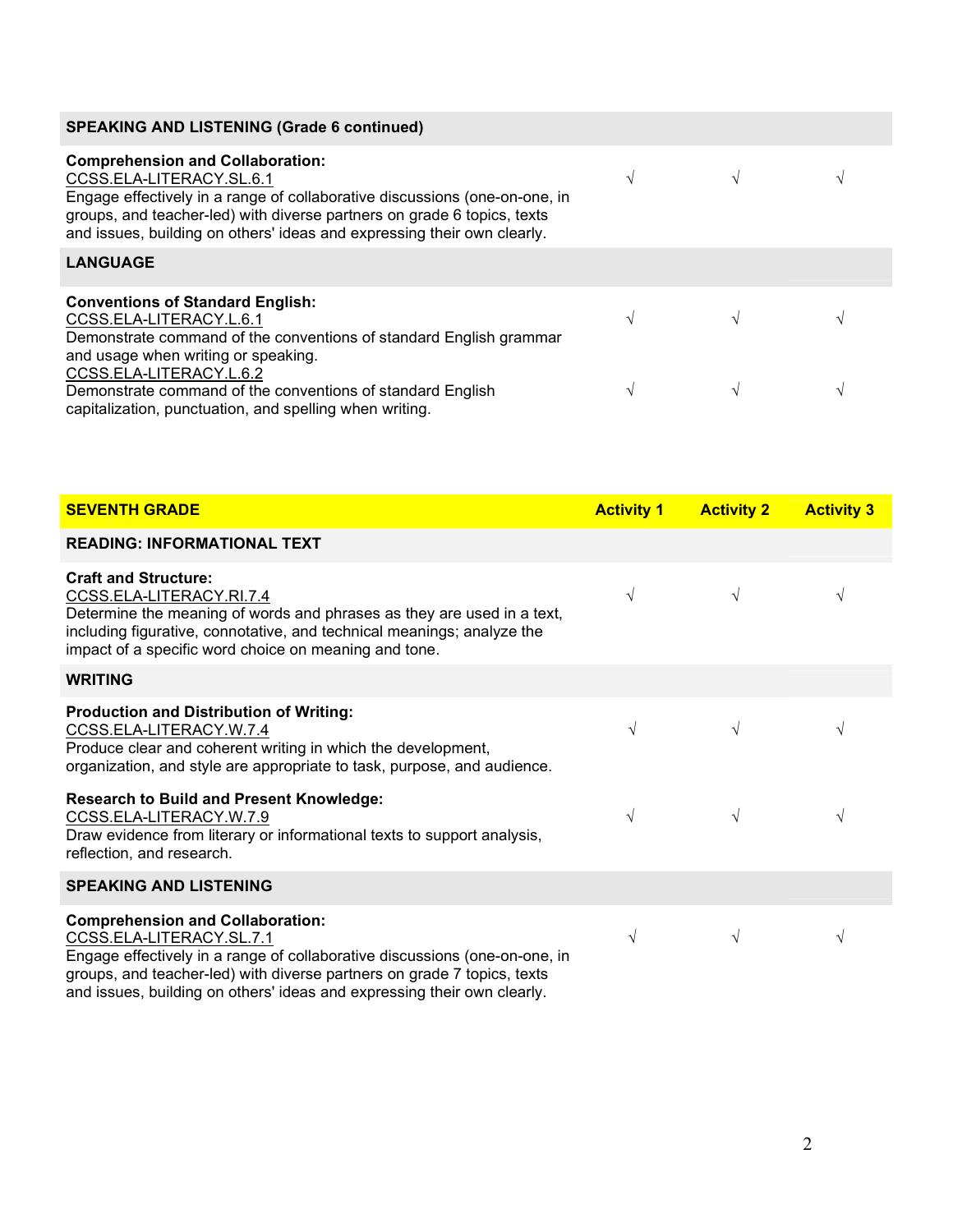# LANGUAGE (Grade 7 continued)

| <b>Conventions of Standard English:</b><br>CCSS.ELA-LITERACY.L.7.1                                                    |               |               |  |
|-----------------------------------------------------------------------------------------------------------------------|---------------|---------------|--|
| Demonstrate command of the conventions of standard English grammar                                                    | $\mathcal{N}$ | $\sim$        |  |
| and usage when writing or speaking.                                                                                   |               |               |  |
| CCSS.ELA-LITERACY.L.7.2                                                                                               |               |               |  |
| Demonstrate command of the conventions of standard English<br>capitalization, punctuation, and spelling when writing. | $\sqrt{ }$    | $\sim$ $\sim$ |  |

| <b>EIGHTH GRADE</b>                                                                                                                                                                                                                                                                                                       | <b>Activity 1</b> | <b>Activity 2</b> | <b>Activity 3</b> |
|---------------------------------------------------------------------------------------------------------------------------------------------------------------------------------------------------------------------------------------------------------------------------------------------------------------------------|-------------------|-------------------|-------------------|
| <b>READING: INFORMATIONAL TEXT</b>                                                                                                                                                                                                                                                                                        |                   |                   |                   |
| <b>Craft and Structure:</b><br>CCSS.ELA-LITERACY.RI.8.4<br>Determine the meaning of words and phrases as they are used in a text,<br>including figurative, connotative, and technical meanings; analyze the<br>impact of a specific word choices on meaning and tone, including<br>analogies or allusions to other texts. | $\sqrt{}$         | $\sqrt{}$         | $\sqrt{}$         |
| <b>WRITING</b>                                                                                                                                                                                                                                                                                                            |                   |                   |                   |
| <b>Production and Distribution of Writing:</b><br>CCSS.ELA-LITERACY.W.8.4<br>Produce clear and coherent writing in which the development,<br>organization, and style are appropriate to task, purpose, and audience.                                                                                                      | $\sqrt{ }$        | $\sqrt{}$         | V                 |
| <b>Research to Build and Present Knowledge:</b><br>CCSS.ELA-LITERACY.W.8.9<br>Draw evidence from literary or informational texts to support analysis,<br>reflection, and research.                                                                                                                                        | $\sqrt{}$         | V                 | $\sqrt{}$         |
| <b>SPEAKING AND LISTENING</b>                                                                                                                                                                                                                                                                                             |                   |                   |                   |
| <b>Comprehension and Collaboration:</b><br>CCSS.ELA-LITERACY.SL.8.1<br>Engage effectively in a range of collaborative discussions (one-on-one, in<br>groups, and teacher-led) with diverse partners on grade 8 topics, texts<br>and issues, building on others' ideas and expressing their own clearly.                   | $\sqrt{}$         | $\sqrt{}$         | V                 |
| <b>LANGUAGE</b>                                                                                                                                                                                                                                                                                                           |                   |                   |                   |
| <b>Conventions of Standard English:</b><br>CCSS.ELA-LITERACY.L.8.1<br>Demonstrate command of the conventions of standard English grammar<br>and usage when writing or speaking.                                                                                                                                           | $\sqrt{}$         | $\sqrt{}$         | V                 |
| CCSS.ELA-LITERACY.L.8.2<br>Demonstrate command of the conventions of standard English<br>capitalization, punctuation, and spelling when writing.                                                                                                                                                                          | $\sqrt{}$         | V                 | V                 |